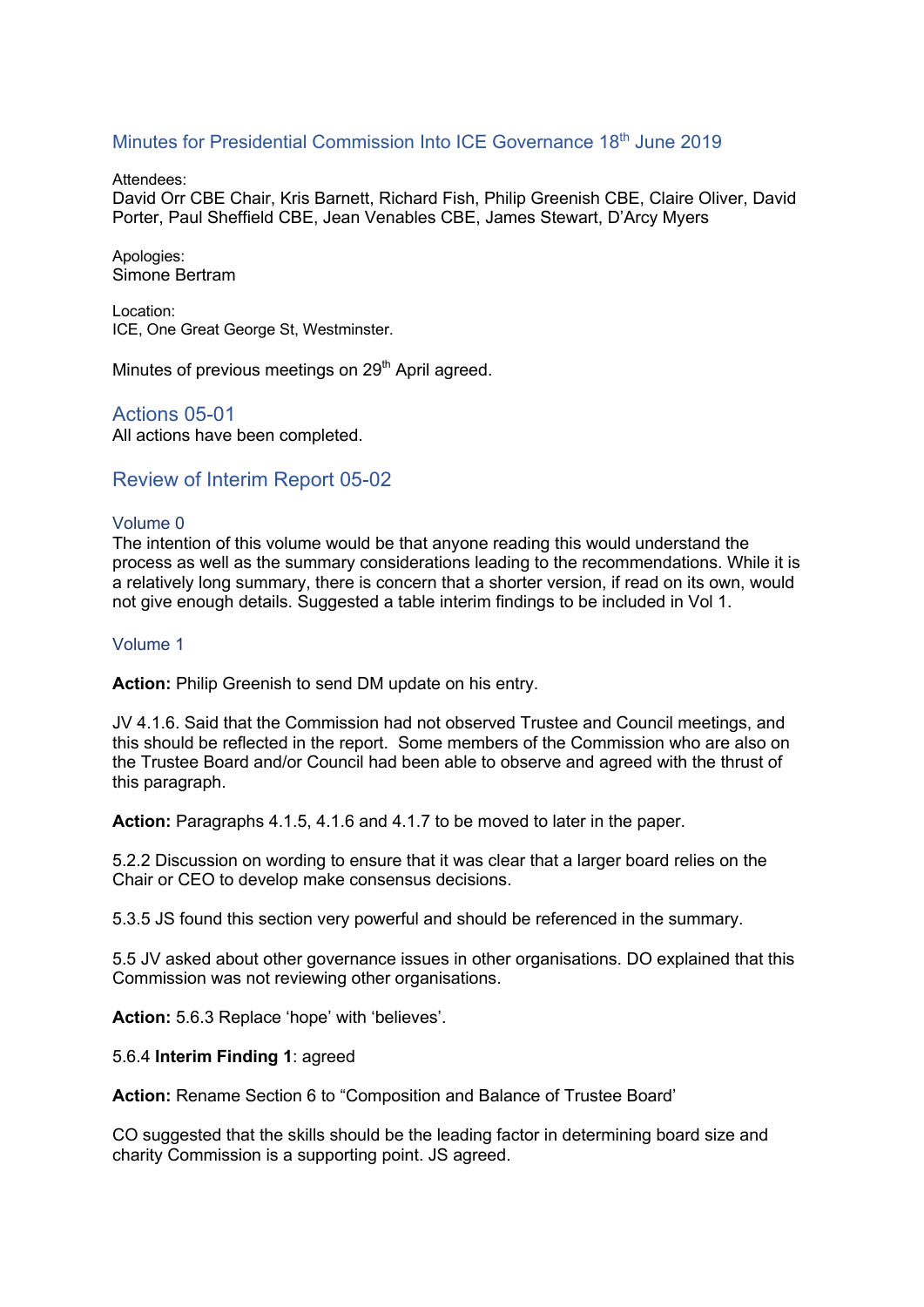JV suggested that consideration should be given to increasing the TB size to, say 15. In discussion it was agreed that the proposed size should be 12, or exceptionally 13 but, in order to ensure the balance on the Board when decisions are made, the quorum should increase from the current level of 50% to 'at least 7'.

JS it is important that the whole Commission is agreed on this significant point; Commission members so agreed.

6.1.6 **Interim Finding 2:** agreed, subject to increasing the quorum as above.

6.2.1 **Interim Finding 3**: agreed

**Action:** 6.3.3 Remove last sentence.

### 6.3.4 **Interim Finding 4**: agreed

**Action:** 7.4.2. Remove Con: "trustees could be elected who have no prior experience or track record in ICE governance"

### **Action:** 7.6.2 Remove "Vice President"

7.8 Agreed need to strengthen Option D as preferred option.

### 7.8.2 **Interim Finding 5**: agreed

The point was made and agreed that once Council members are elected to trustee board they serve their three year term regardless of their term on Council.

8.2.6 agreed should read as "majority"

8.2.7 Agreed after consultation with CO

## 8.2.9 **Interim Finding 6**: agreed

RF suggested that NomCo should be able to interview candidates if required. This was agreed

### 8.3.6 **Interim Finding 7**: agreed

### 8.4.4 **Interim Finding 8**: agreed

Discussion on pros and cons on the President chairing both Council and Board. It was agreed that a third option be presented 'President chairs the Trustee Board but not the Council'

### 9.4.2 **Interim Finding 9**: agreed

10.1.5 **Interim Finding 10**: agreed

- 10.3.7 **Interim Finding 11**: agreed
- 11.6 **Interim Finding 12**: agreed
- 11.7.5 **Interim Finding 13**: agreed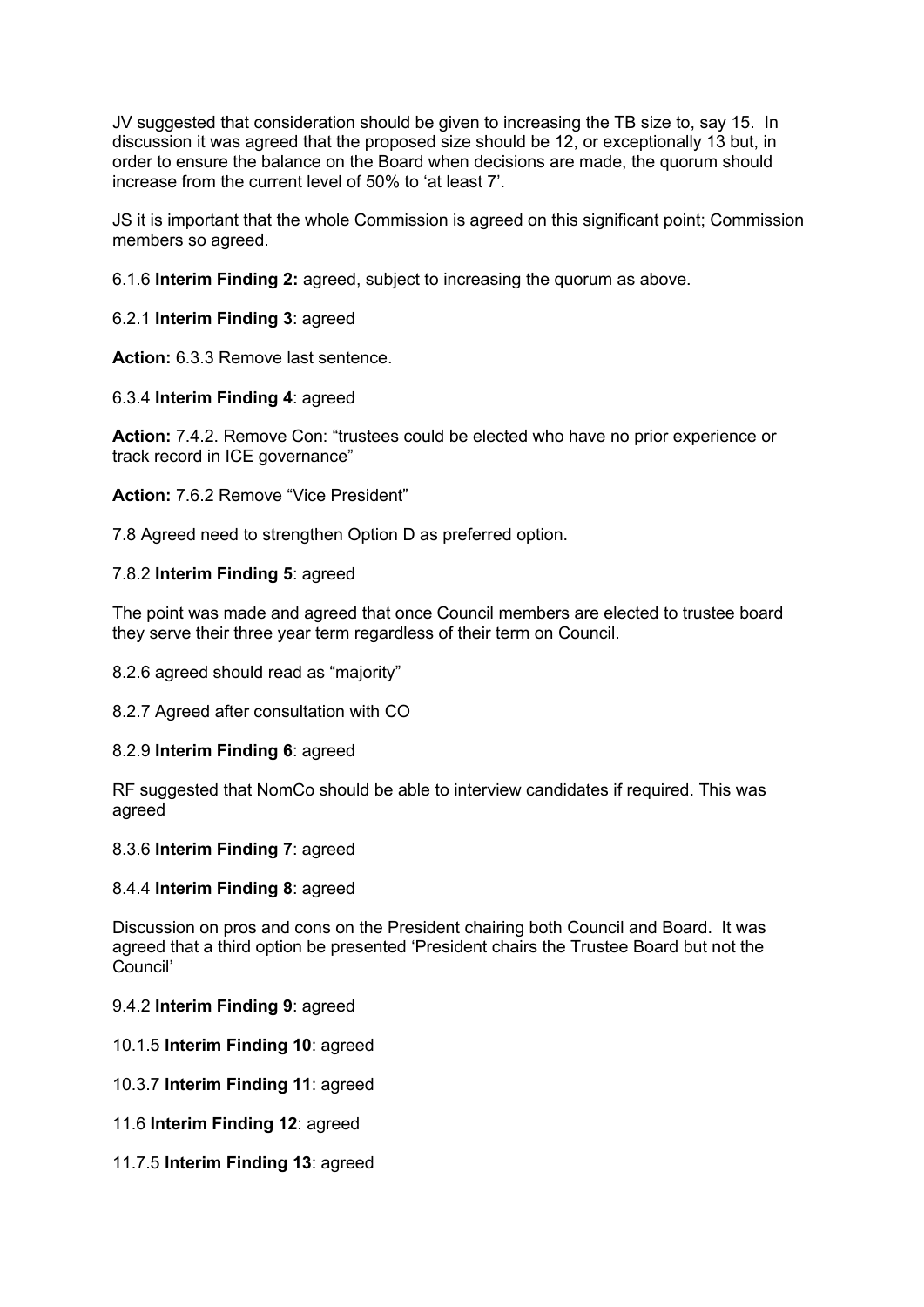**Action:** 12.2.2 Bullet point 4 needs clarification and checked against summary document. Note on Transparency Report to be added.

12.2.3 **Interim Finding 14**: agreed

12.3.4 **Interim Finding 15:** agreed

12.3.8 **Interim Finding 16:** agreed

13.2.5 **Interim Finding 17**: agreed

13.3.4 **Interim Finding 18**: agreed

13.4.4 **Interim Finding 19**: agreed

The Committee was unanimous in endorsing the Interim Report as revised.

Thanks, was expressed by the entire Committee for the hard work DO has put into the report.

# Stage 3 Consultation strategy 05-03

CO updated the Committee on her visit to UKRAC and has made the offer for a Commission member to visit any regional discussions, although has not reviewed any dates. PS has also offered to make regional visits. JV offered to Eastern region. DP offered to visit Scotland. CO to coordinate regional dates.

**Action:** DO to arrange to consult with Membership Committee.

DO pointed out that those highlighted need to action and prepare a report post visit.

DO introduced the process for engaging with the membership. A full discussion on the process and option A or B (point 10) followed. It was agreed that Option A was the preferred option. For those members who do not have a registered email address, it was agreed to send a letter with a link and an offer to help access if needed. PS asked that we fully utilise all social media.

## Stage 3 Consultation pack 05-04

**Action:** DO to update in accordance to discussion on Interim Report. CO suggested that we should amend the questions so that we are seeking members ideas.

JS pointed out the need to outline the next steps after the publication of the Commission's Final Report and that this is referenced in the Interim Report and Consultation Pack. **Action:** DO to include.

## Workplan 05-05

Confirmed meetings and deadlines.

In summing up Do noted that it was very helpful to have the Commission's endorsement of the Interim Report and its 19 findings as revised at the meeting and thanked the Commission members for the hard work and time they have dedicated to the review.